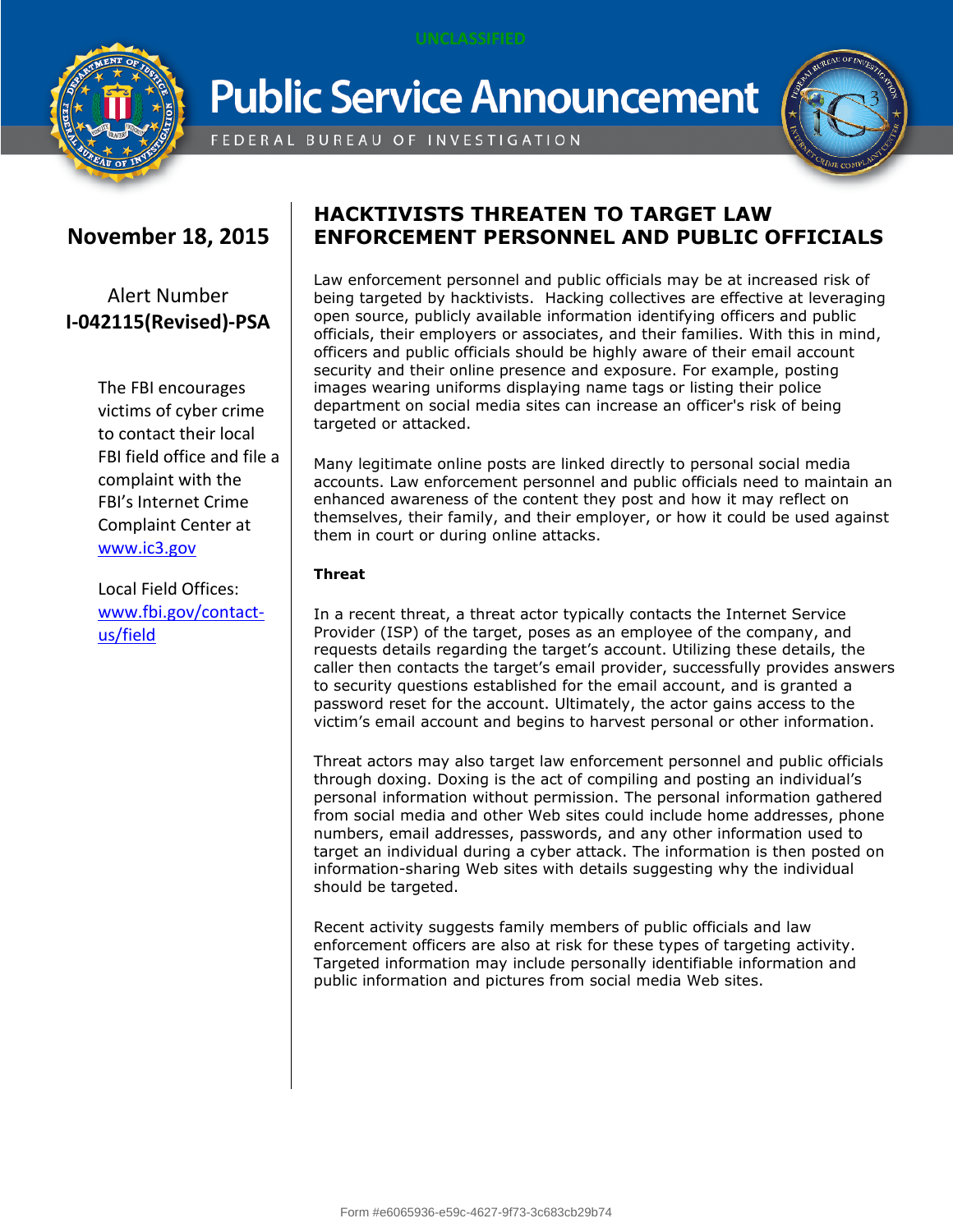

## **Public Service Announcement**

FEDERAL BUREAU OF INVESTIGATION



#### **Defense**

While eliminating your exposure in the current digital age is nearly impossible, law enforcement officers and public officials can take steps to minimize their risk in the event they are targeted.

- Enable additional email security measures, including two-factor authentication on your personal email accounts. This is a security feature offered by many email providers. The feature will cause a text message to be sent to your mobile device prior to accessing your email account.
- Turn on all privacy settings on social media sites and refrain from posting pictures showing your affiliation to law enforcement.
- Carefully evaluate the user settings for your online profiles. The default settings for some sites may allow anyone to see a user's profile. Settings can be customized to restrict access to certain people.
- Keep your social media footprint to a minimum, where possible, and actively monitor any accounts you maintain.
- When posting on social media sites, do not provide details regarding your workplace, work associates, official position, or duties.
- Do not promote your personal or professional importance in online profiles or postings, as this may make you a potential target for adversaries to exploit.
- Limit your personal postings on media sites and carefully consider your comments.
- Be aware of your security settings on your home computers and wireless networks.
- Routinely update hardware and software applications, as old versions may be exploited by criminals as a way to access a computer. In addition, maintain up-to-date antivirus software, as attackers are continually writing new viruses.
- Pay close attention to all work and personal emails, especially those containing attachments or links to other Web sites. These suspicious or phishing emails may contain infected attachments or links.
- When setting up security questions for any of your accounts, avoid choosing questions with answers that can be easily verified (e.g., "What is your mother's maiden name?"). Devise questions and answers that are known only to you. If the questions are already